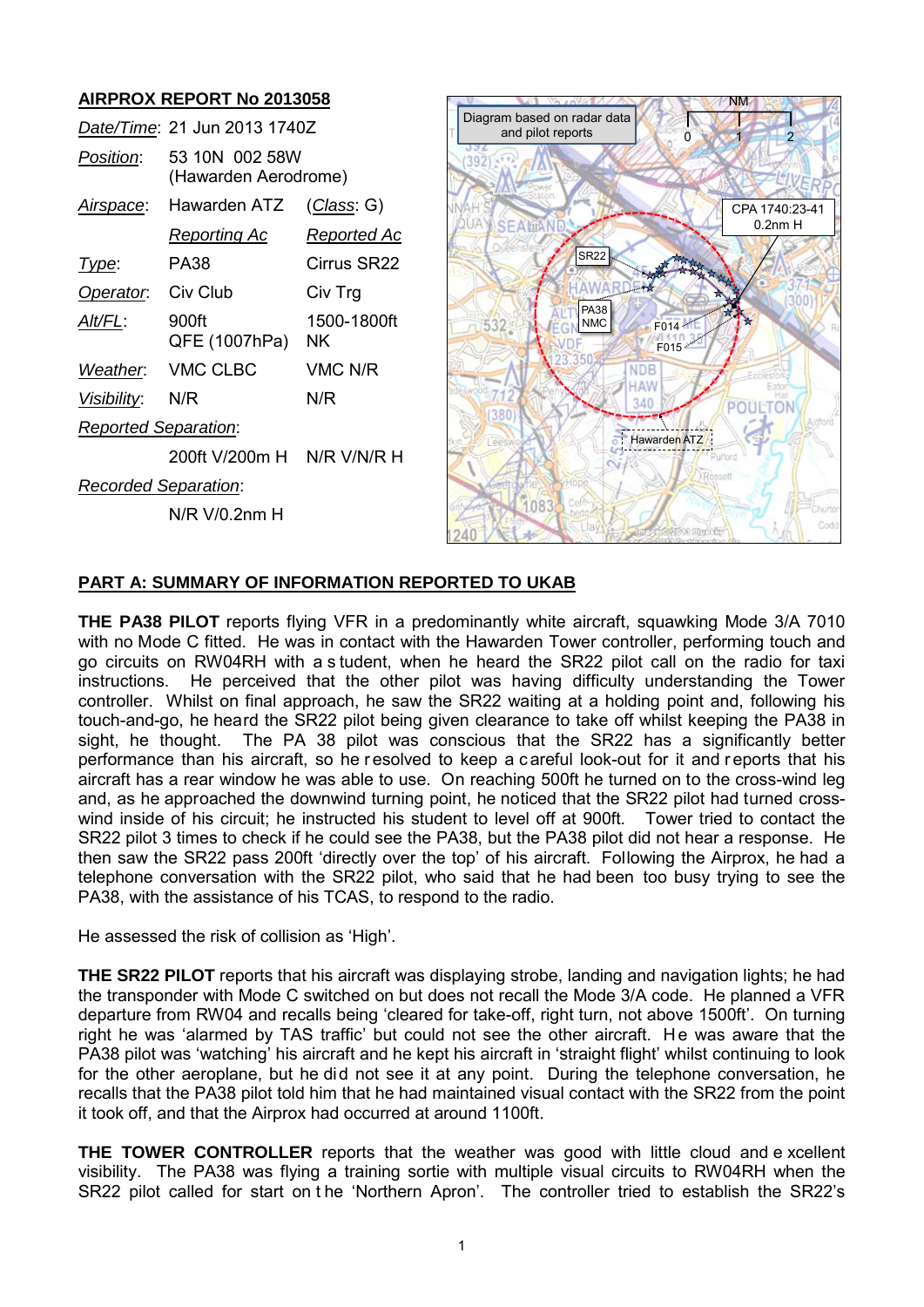endurance; it took several transmissions and t he controller felt that the pilot was having 'difficulty understanding the language'. Furthermore, the controller had to read the clearance more than once before the pilot read it back correctly. When the SR22 reached Hold-Point Delta (displaced approx 400m from the threshold) the pilot requested departure. The Controller was unsure if the SR22 pilot would want to back-track to the threshold and, with the PA38 on base-leg along with the language difficulties, he decided to instruct the SR22 pilot to 'Hold' on Taxiway Delta. Taxiway Delta is angled towards the approach giving the SR22 pilot a good opportunity to see the PA38 making its approach. Once the PA38 had passed the intersection with Taxiway Delta, the Controller instructed the SR22 pilot to line-up and w ait. He then passed traffic information about the PA38 to the SR22 pilot, followed by a clearance to take-off; the SR22 pilot acknowledged the clearance and, he thought, the traffic information too. The controller monitored both aircraft and, when it seemed clear that the SR22 was going to 'position nicely behind the PA38', he turned his attention to controlling tasks related to an inbound aircraft, which was around 10nm away. Tower heard the PA38 pilot transmit that he was visual with the SR22 flying closely behind his aircraft and tried to contact the SR22 pilot three times to check that he had visual contact with the PA38. After the third attempt, the SR22 pilot responded to Tower and the PA38 pilot reported that the aircraft were now clear of each other.

# **Factual Background**

The prevailing meteorology recorded at Hawarden at the time of the Airprox was:

METAR EGNR 211720z 34002KT 9999 FEW025 SCT035 18/13 Q1009=

Hawarden circuits are notified as right hand at [1](#page-1-0)000ft QFE, elevation is 45ft<sup>1</sup>.

### **Analysis and Investigation**

**CAA ATSI** reports that it had access to reports from the PA38 and SR22 pilots, a report from the Hawarden controller, recorded area surveillance and t ranscription of the Hawarden Tower frequency.

 RW04RH was in use; the PA38 had been conducting VFR touch-and-go circuits since 1705, in receipt of an Aerodrome Control Service from Hawarden Tower. The SR22 had just departed on a VFR flight, in receipt of an Aerodrome Control Service from Hawarden Tower.

At 1726:06 the SR22 pilot called Tower, "*request er taxi instructions departure ????? south through Welshpool (SR22 c/s) is apron November*." Tower instructed the SR22 pilot, "*taxi holding point Delta via taxiways November Juliet Alpha and Delta for runway 04.*" The SR22 pilot replied, "*taxi and to hold point Delta via Juliet Alpha Delta.*"

The PA38 pilot reported final for touch and go at 1727:34; Tower gave the surface wind and cleared the PA38 for a touch-and-go.

At 1731:21 Tower instructed the SR22 pilot, "*if you continue along taxiway Alpha vacate correction turn left onto taxiway Delta for holding point Delta.*" The SR22 pilot replied, "*er taxiway to holding point Delta just wanted to warm up*."

The SR22 reported at holding point Delta at 1733:56 and informed tower, "*ready for departure*." Tower instructed the SR22:

 Tower: "*hold at holding point Delta, after departure right hand turn out V F R not above altitude one thousand five hundred feet squawk 4 6 0 1*"

SR22: "*squawk er 4 6 0 1 er right er hand turn holding at Delta*"

<span id="page-1-0"></span> $\overline{\phantom{a}}$ 1

UK AIP AD 2.EGNR-9 (10 Jan 2013).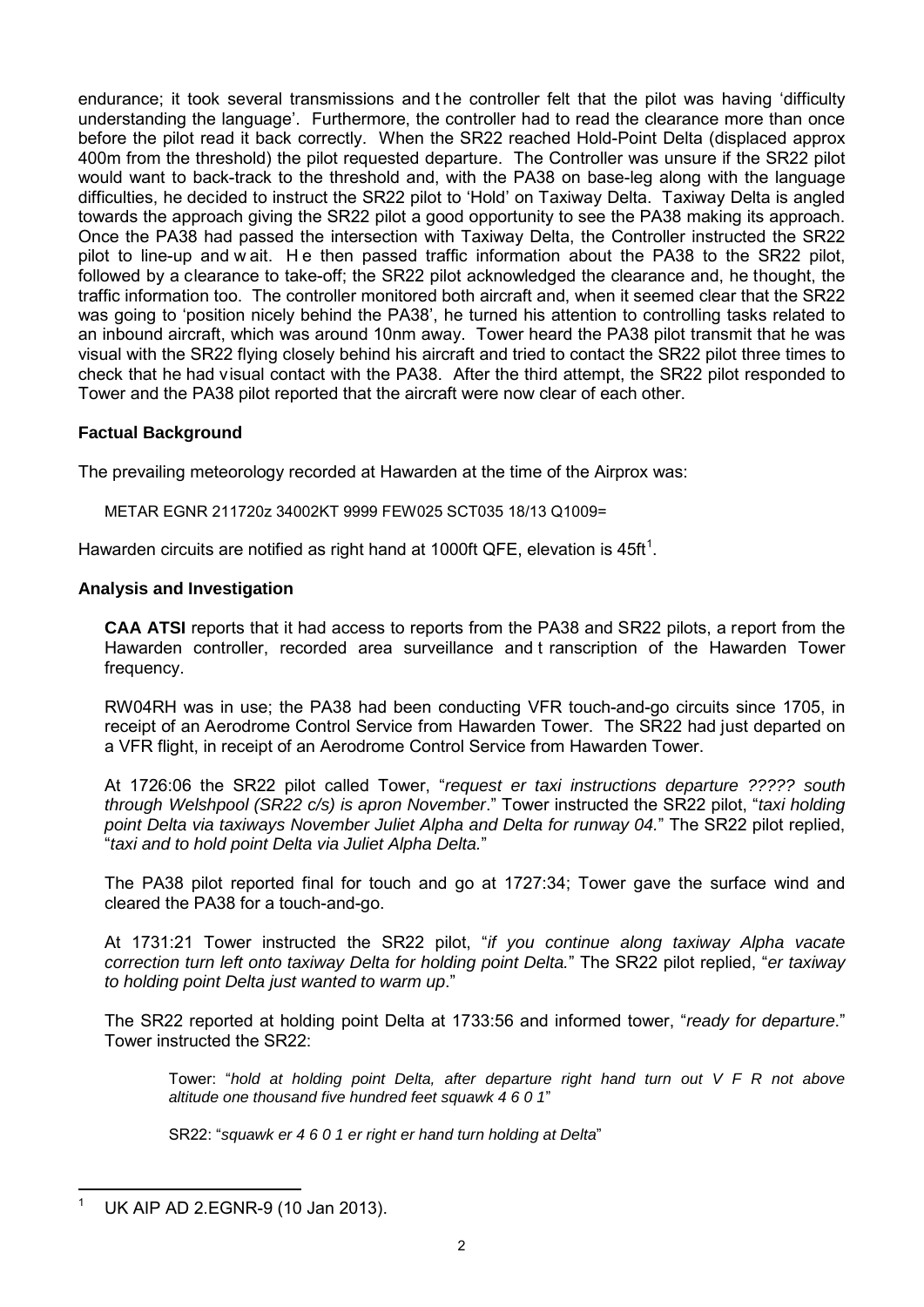Tower: "*that is correct not above altitude one thousand five hundred feet though on departure*"

SR22: "*two thousand five hundred er after dep- the departure*"

Tower: "*it's not above one thousand five hundred feet*"

SR22: "*stay at altitude one thousand five hundred*."

The PA38 pilot reported turning for right base at 1734:49 and was instructed to report final. Tower then instructed the SR22 pilot to hold position due to an aircraft (the PA38) turning final in the circuit. This was acknowledged by the SR22 pilot.

The PA38 pilot reported final for touch and go at 1736:24 and Tower gave the surface wind and cleared him for a touch-and-go.

At 1737:03 the following exchange took place between Tower and the SR22:

Tower: "(SR22 c/s) *will you require backtrack on departure*"

SR22: "*Er* (SR22 c/s*) repeat please*"

Tower: "(SR22 c/s) *via Delta runway zero four backtrack as required line up and wait*"

SR22: "*Er runway zero four line up and wait* (SR22 c/s)"

 Tower: "*And* (SR22 c/s) *the PA38 just touched and goes remaining in the right hand visual circuit runway zero four, clear for take-off surface wind light and variable*"

SR22: "*Clear for take-off* (SR22 c/s) *right turn* (SR22 c/s)".

 Tower then transmitted to the PA38 pilot "*SR22 about to depart runway zero four with a right hand turn out VFR*". He replied, "*copied that plane*."

The Tower controller subsequently recalled that he w atched the SR22 on c limb-out and was visual with both aircraft as the PA38 flew crosswind. The controller reported that the visibility was very good and that it appeared that the SR22 was going to position behind the PA38; therefore the controller continued with other tasks.

At 1739:55 both aircraft were depicted on radar replay, approximately 2nm east-northeast of Hawarden and 0.7nm apart (Figure 1).



Figure 1: Clee Hill/Great Dun Fell composite – 1739:55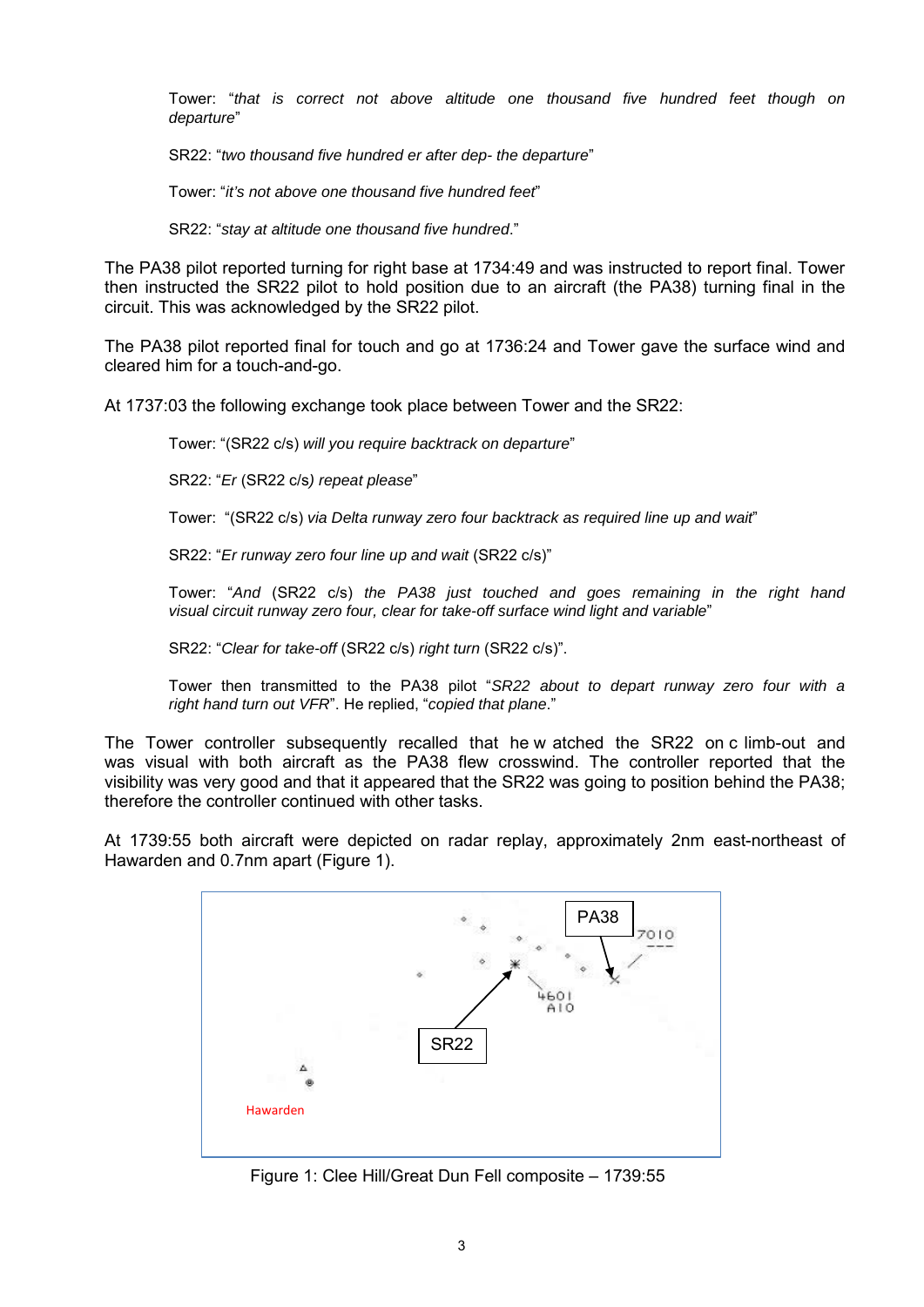At 1739:59 the PA38 pilot reported, "*about to turn downwind we're visual with the cirrus close behind us*". Tower replied "*Roger*," and then transmitted:

 Tower: "(SR22 c/s) *just confirm you're visual with the PA38*" Tower: "(SR22 c/s) *Hawarden*" Tower: "(SR22 c/s) *Hawarden Tower radio check*" SR22: "(SR22 c/s) *say again it's very bad to hear you*"

Tower: "*Confirm you're visual with the P A 38*"

Immediately after this the PA38 pilot reported, "*he's passed over us now*." This was acknowledged by Tower but no response was received from the SR22.

Figures 2 and 3 below depict the crossing of the PA38 and S R22's tracks between 1740:25 and 1740:32. The crossing of tracks occurred approximately 2.5nm east of Hawarden between the altitudes of 1300ft and  $1400 \text{ft}^2$  $1400 \text{ft}^2$ .



Tower transferred the SR22 to Radar at 1740:37 and the PA38 continued in the circuit to land.

The Airprox occurred when the SR22 flew through the PA38's 12 o'clock from right to left approximately 300-400ft above the PA38. Each pilot had been provided with traffic information on the other by the Tower controller.

## **Summary**

A PA38 pilot was flying training circuits to RW04RH, and had completed a touch-and-go, when an SR22 pilot requested a VFR departure with a right-hand turn out. The Tower controller cleared the SR22 for departure and gave the pilot traffic information on the position of the PA38. The SR22 pilot does not appear to have assimilated this information and reports that he was alerted to the PA38s presence by a TCAS Traffic Alert; he did not manage to see the PA38 throughout the occurrence.

<span id="page-3-0"></span> $\overline{\phantom{a}}$  $2$  Radar replay processing altitude with respect to prevailing Manchester QNH, 1009hPa.